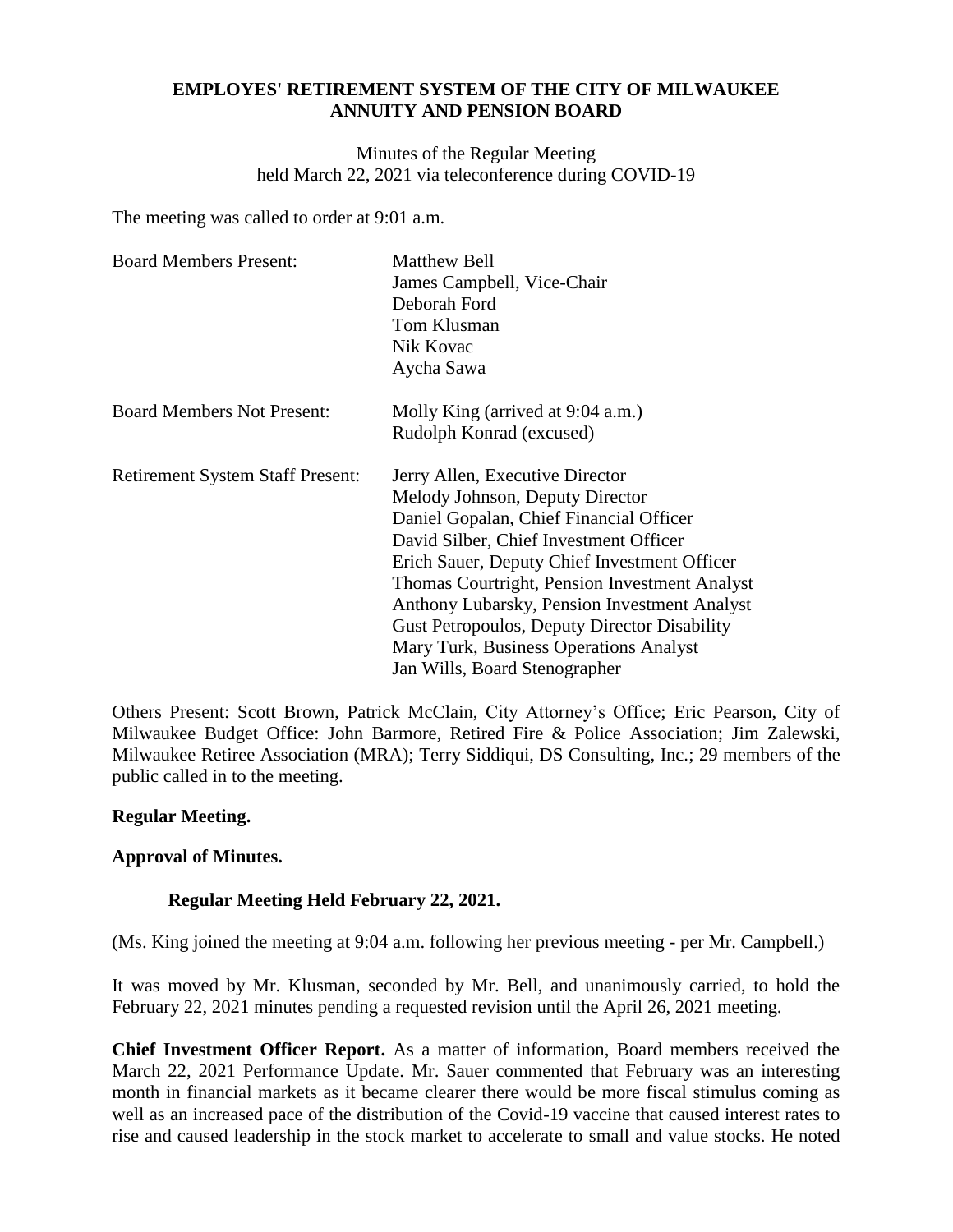this was beneficial for the Fund as of February 28, 2021, the Fund had a value of \$5.65 billion. He said the return of 2.1%, gross of fees for the month, outperformed the blended benchmark by 120 basis points. He said the main driver of outperformance was manager selection as all three of the DFA strategies outperformed, which added up to a total of 27 basis points, Brandes added 15 basis points to returns, and UBS added 14 basis points of returns, which was primarily driven by managers that had some negative returns in January but had nice bouncebacks in the UBS portfolio in February. He added that Style Bias added 43 basis points to returns, primarily from Value and Small Cap. Mr. Sauer stated as of March 18, the Fund return is 1.5% in March, the year-to-date return is 3.6%, net of fees. He noted the Fund's approximate value is \$5.74 billion and 10 out of the Fund's 16 active managers are outperforming year to date, net of fees. He said Public Equity, Fixed Income, and Absolute Return asset classes, along with the Total Fund, are exceeding their respective benchmarks year to date, net of fees. He commented that year to date the Fund has generated investment gains of \$201.6 million, paid benefits and expenses of \$76.7 million and received contributions of \$80.3 million. Mr. Sauer said the monthly withdrawals for March were \$9 million from DFA US Small Cap Value, \$5 million from DFA Large Cap Value, and \$4 million from CastleArk.

**Administration & Operations Committee Report.** Chairperson Ms. Sawa reported on activities of the March 17, 2021 Administration & Operations Committee meeting. Ms. Sawa reported that Ms. King was elected Vice-Chair of the Administration & Operations Committee. She stated that the Committee voted to go into closed session to receive the annual financial auditor's, which is Baker Tilly, communication for the start of the financial audit. She noted the Committee also voted to go into closed session to receive the IT Vulnerability Operational Audit report which was the last report issued by the Jefferson Wells firm. Ms. Sawa stated they reconvened in open session for the IT Projects Portfolio report presented by the Chief Technology Officer Jeff Shober and the Organizational/Personnel Update presented by Deputy Director Melody Johnson. Ms. Sawa stated those items were the only matters discussed. Mr. Campbell accepted and placed the report on file.

#### **New Business.**

**Retirements, Death Claims, and Refunds (February).** Mr. Allen presented the following activity for the month of February 2021.

| <b>Active Death Benefits reported</b>          | \$0.00      |
|------------------------------------------------|-------------|
| Deferred Death                                 | \$10,832.53 |
| Duty Death Benefits reported                   | \$0.00      |
| <b>Ordinary Death Benefits reported</b>        | \$62,759.35 |
| <b>Retired Death Benefits reported</b>         | \$25,288.33 |
| Survivor Death – Termination Benefits reported | \$9,391.43  |
| Refund of Member Contributions paid            | \$78,482.30 |

It was moved by Ms. Sawa, seconded by Ms. Ford, and unanimously carried, to approve the Retirements, Death Claims, and Refunds (February).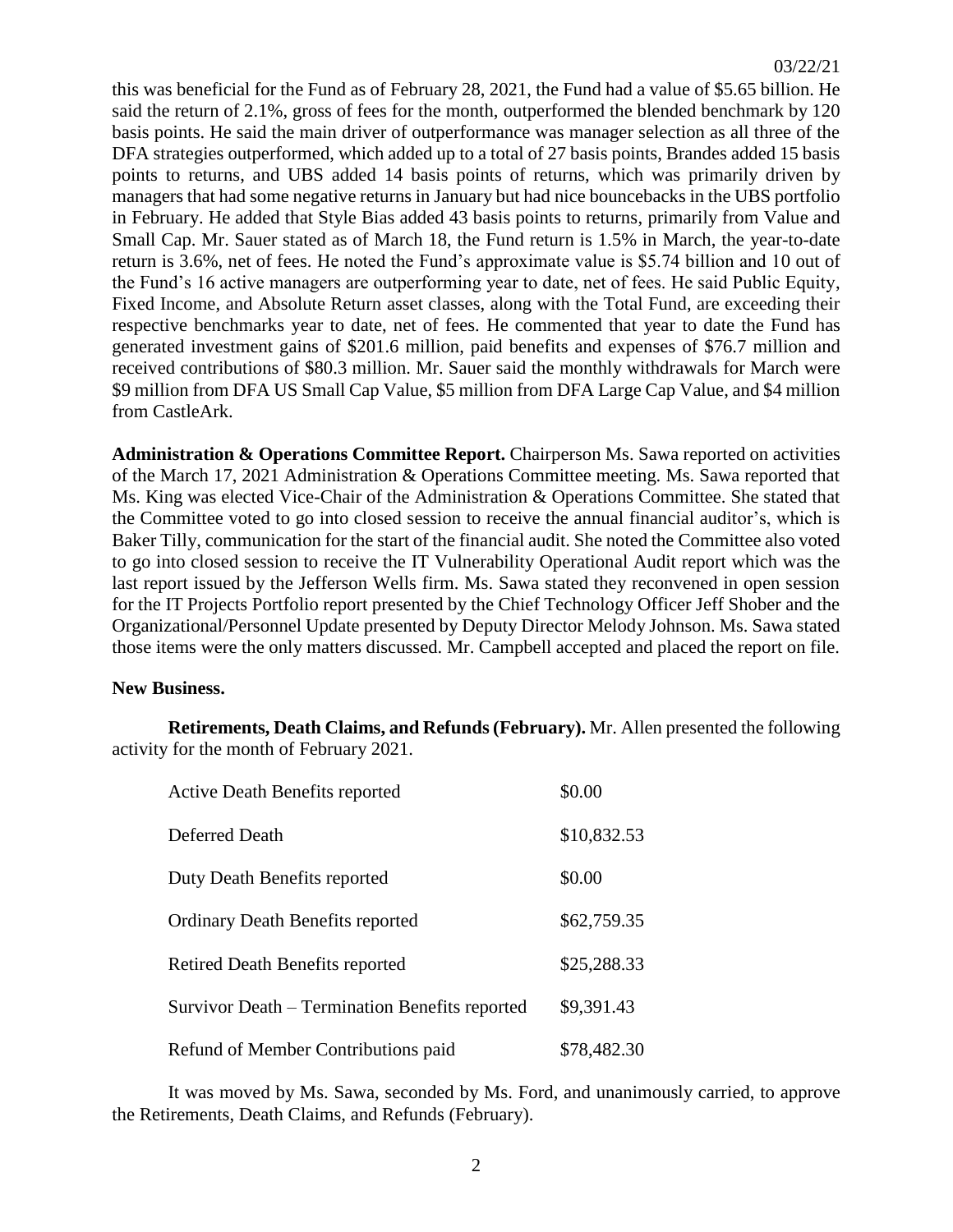**Conference Requests – March 2021 Board Meeting.** Staff stated there were no Conference Requests this month. Mr. Campbell asked when NCPERS conferences would go live again. Staff said the Executive Director of NCPERS said they would have a funding conference in September and all Executive Directors of the membership were asked their preference if they would attend in person or via videoconference. Staff said survey results were not known yet

**Fiduciary Training Presented by Assistant City Attorney Patrick McClain.** Mr. McClain stated his presentation would run about 40 minutes and asked if the Board preferred to hear his presentation at the end of the meeting. Mr. Campbell stated if there were no objections, it would be held to the end of the meeting.

At this point, Mr. Campbell took the meeting agenda out of order.

### **Medical Reports.**

**All Duty & Ordinary Disability Applications & Re-examinations (February).** Staff presented certifications (February 2021) of the Fire and Police Medical Panel Physicians and the Medical Council relative to Duty & Ordinary Disability Retirement benefits as follows:

| $Police - Re-examinations - Duty$                                                 | Recommendation                                           |
|-----------------------------------------------------------------------------------|----------------------------------------------------------|
| April Hoffman                                                                     | Approval                                                 |
| $GC - Re-examinations - Ordinary$                                                 | Recommendation                                           |
| Hope Dismuke<br>Darvin McKnight<br>Victor Perez<br>Duane Rondorf<br>Ronald Watson | Approval<br>Approval<br>Approval<br>Approval<br>Approval |

It was moved by Ms. King, seconded by Mr. Kovac, and unanimously carried, to approve the Duty & Ordinary Disability Applications & Re-examinations (February).

#### **Unfinished Business.**

**Legal Opinions and Service Requests Pending and Legal Opinions.** Mr. McClain stated they were caught up on the listed items. He noted the draft fiduciary opinion was completed last week and is under review by Mr. Spencer and awaiting his signature. Mr. McClain said it is a lengthy opinion for review, but would be ready for the next meeting.

**Legislation Requests Pending and Proposed Legislation.** Staff presented the Legislation Requests and Pending Legislation Report. Staff commented that a Legislative Meeting would be held Wednesday, March 24, 2021 and the Committee would discuss the Outside Earnings provision of the Charter. Staff noted the Trustees are also welcome to attend the videoconference.

**Executive Director's Report – Inventory of ERS Projects.** As a matter of information, Staff presented a report on the ERS projects and updated the Board on ERS activities, a copy of which is on file with the ERS.